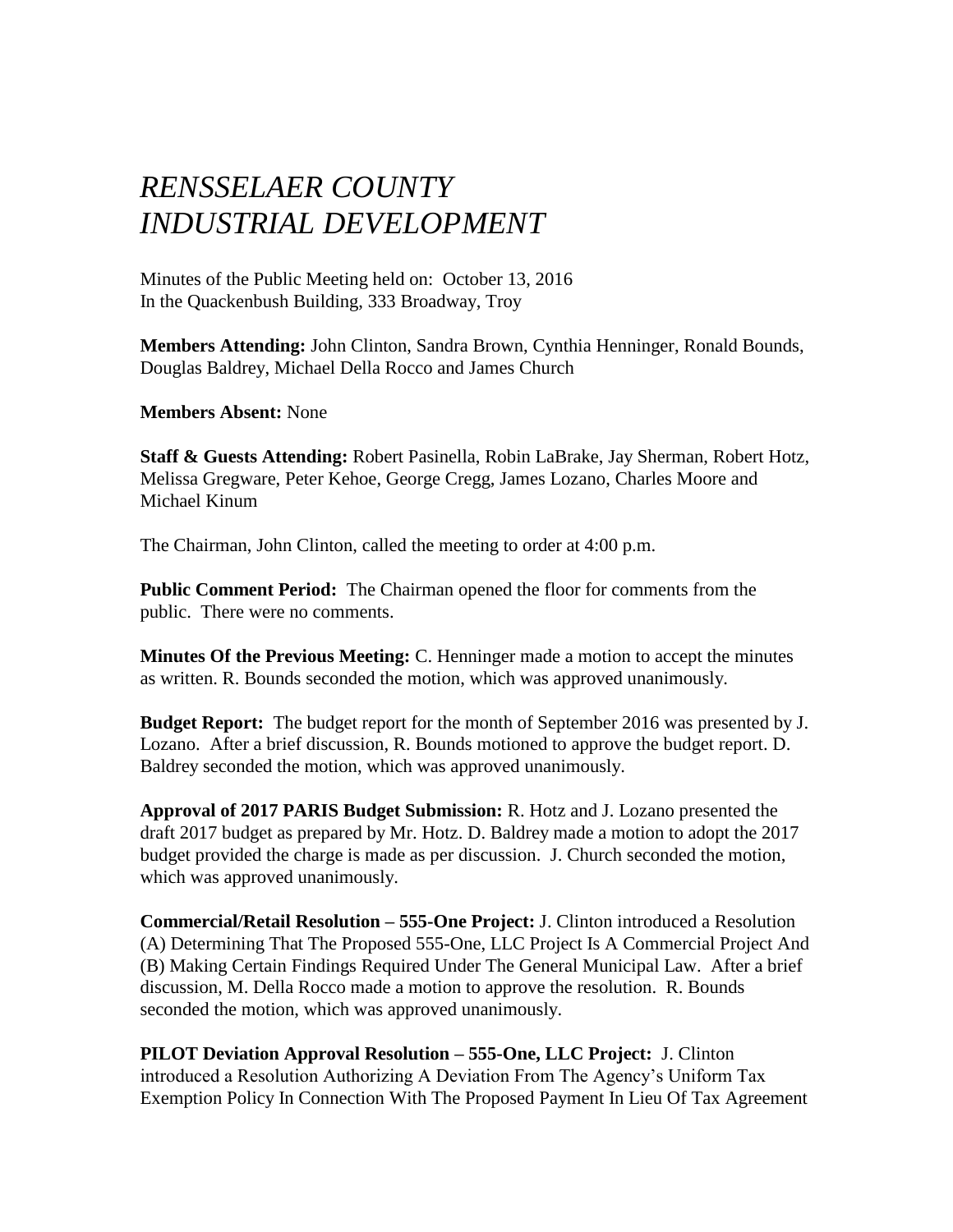To Be Entered Into By The Agency In Connection With The Proposed 555-One, LLC Project. After a brief discussion, R. Bounds made a motion to approve the resolution. D. Baldrey seconded the motion, which was approved unanimously.

**Approving Resolution – 555-One, LLC Project:** J. Clinton introduced a Resolution Authorizing Execution Of Documents In Connection With A Lease/Leaseback Transaction For A Project For 555-One, LLC. After a brief discussion, C. Henninger made a motion to approve the resolution. S. Brown seconded the motion, which was approved unanimously.

**PILOT Deviation Approval Resolution – Regeneron Pharmaceuticals Parking Garage Project:** J. Clinton introduced a Resolution Authorizing A Deviation Form The Agency's Uniform Tax Exemption Policy In Connection With The Proposed Payment In Lieu Of Tax Agreement To Be Entered Into By The Agency In Connection With The Proposed Regeneron Pharmaceuticals, Inc. Parking Garage Project. After a brief discussion, D. Baldrey made a motion to approve the resolution. C. Henninger seconded the motion, which was approved unanimously.

**Approving Resolution – Regeneron Pharmaceuticals Parking Garage Project:** J. Clinton introduced a Resolution Authorizing Execution Of Documents In Connection With The Lease/Leaseback Transaction For A Project For Regeneron Pharmaceuticals, Inc. After a brief discussion, S. Brown made a motion to approve the resolution. D. Baldrey seconded the motion, which was approved unanimously.

**Resolution Extending Agent Appointment Term And Authorizing Amendment To Interim Documents – Due Di Mare, Inc. Project:** J. Clinton introduced a Resolution Extending Term Of Appointment Of Due Di Mare, Inc. As Agent And BBL Construction Services, LLC And BBL-Carlton, LLC As Subagents Of Rensselaer County Industrial Development Agency And The Execution Of Certain Documents For The Purpose Of Undertaking And Completing The Due Di Mare, Inc. Project. After a brief discussion, R. Bounds made a motion to approve the resolution. S. Brown seconded the motion, which was approved unanimously.

**Resolution Committing To Participation In CEG Accelerate Program:** J. Clinton Introduced a Resolution Committing To Participate In Center For Economic Growth's Accelerate Program. After a brief discussion, S. Brown made a motion to approve the resolution. D. Baldrey seconded the motion, which was approved unanimously.

**Resolution Adopting Procedure And Criteria For Evaluation Of Requests For Agency participation In Outside Events:** J. Clinton introduced a Resolution Adopting Policy For Evaluation Of Requests For Agency Participation In Events Involving The Expenditure Of Rensselaer County Industrial Development Agency Funds. After a brief